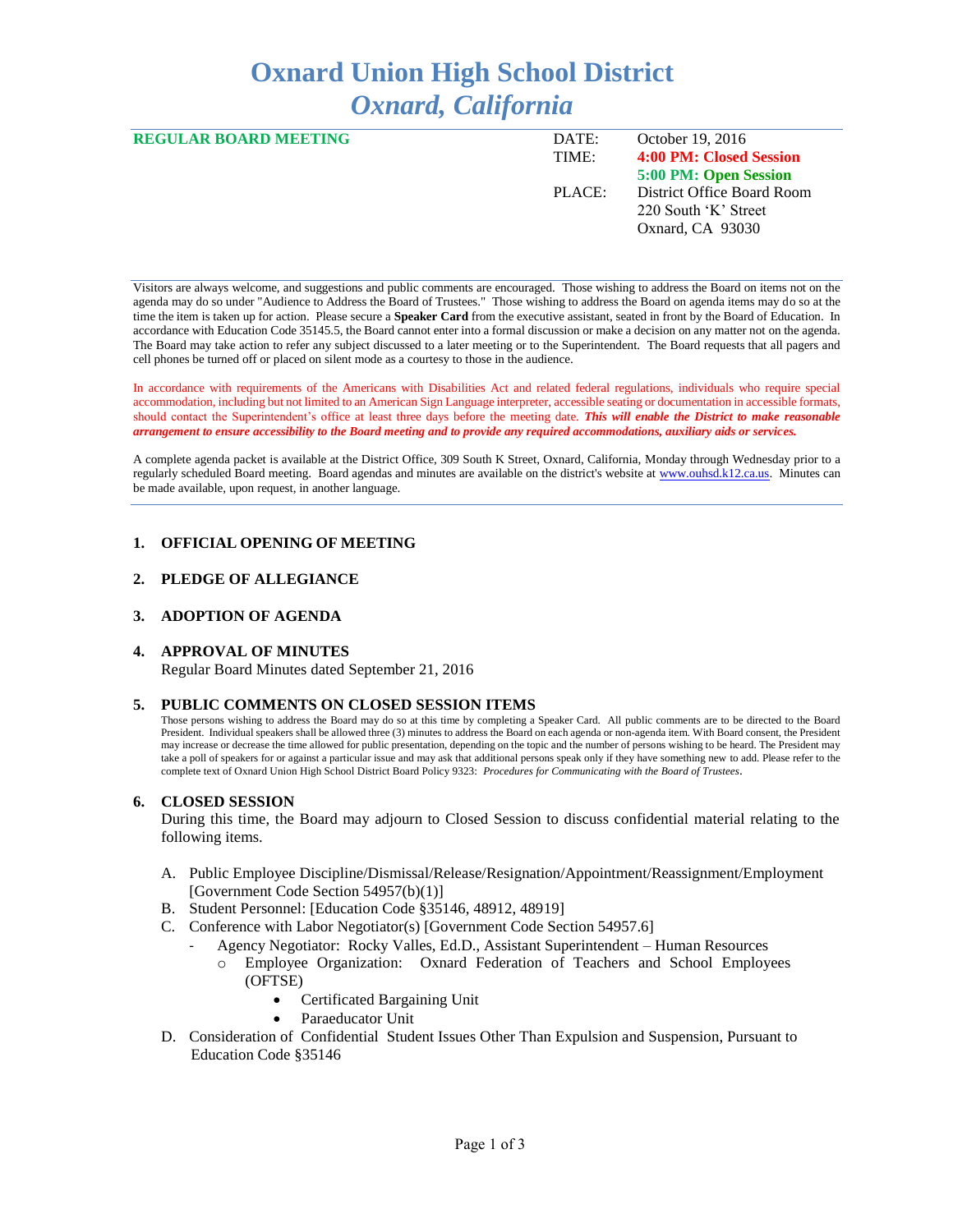Board Meeting Agenda October 19, 2016

- E. Conference with Real Property Negotiator (Govt. Code § 54956.8) PROPERTY: 50-acres of 107.25 acres located at or near 1825 Camino del Sol, Oxnard, CA (southeast corner of N. Rose Ave. and Cesar Chavez Dr.) Ventura County Assessor Parcel No. 214-0- 020-595 AGENCY NEGOTIATOR: Steve Dickinson, Asst. Superintendent Admin. Services NEGOTIATING PARTIES: Brian Edward Maulhardt, as Trustee of the Brian Edward Maulhardt Children's Support Trust UNDER NEGOTIATION: Price and terms of payment
- F. Conference with Real Property Negotiator (Govt. Code § 54956.8) PROPERTY: An approximate 5-acre portion of 49.36-acre Bell Ranch Property (agricultural property adjacent to Rancho Campana High School); Ventura County Assessor Parcel No. 156-0-180-385 AGENCY NEGOTIATOR: Steve Dickinson, Asst. Superintendent Admin. Services NEGOTIATING PARTIES: City of Camarillo .. UNDER NEGOTIATION: Price and terms of payment CONFERENCE WITH LEGAL COUNSEL-ANTICIPATED LITIGATION §54956.9(d)(2)
- G. CONFERENCE WITH LEGAL COUNSEL-ANTICIPATED LITIGATION: Significant exposure to litigation pursuant to paragraph (2) of subdivision (d) of Section §54956.9: One case
- H. CONFERENCE WITH LEGAL COUNSEL-ANTICIPATED LITIGATION: Initiation of litigation pursuant to paragraph (4) of subdivision (d) of Section §54956.9: One or more cases

# **7. RECONVENE IN PUBLIC: REPORT ON CLOSED SESSION ACTION**

## **8. PUBLIC COMMENTS TO ADDRESS THE BOARD OF TRUSTEES**

Those persons wishing to address the Board may do so at this time by completing a Speaker Card. All public comments are to be directed to the Board President. Individual speakers shall be allowed three (3) minutes to address the Board on each agenda or non-agenda item. With Board consent, the President may increase or decrease the time allowed for public presentation, depending on the topic and the number of persons wishing to be heard. The President may take a poll of speakers for or against a particular issue and may ask that additional persons speak only if they have something new to add. Please refer to the complete text of Oxnard Union High School District Board Policy 9323: *Procedures for Communicating with the Board of Trustees.*

## **9. RECOGNITION**

A. Student Celebrations – Bijou Beltran

## **10. SUPERINTENDENT'S REPORT**

## **11. STUDENT REPRENTATIVE REPORT TO THE BOARD**

## **12. CONSENT CALENDAR**

#### **Administrative Services**

- **A.** Consideration of Approval of Renewal of Agreement between Oxnard Union High School District and School Services of California, Inc. for Fiscal Budget Services
- **B.** Consideration of Approval of Purchase Orders and Direct Pays, September 23 October 6, 2016

#### **Educational Services**

- **C.** Consideration of Approval of Outside Student Support Service Provider Grief and Bereavement Counseling – Camarillo Hospice Corporation
- **D.** Consideration of Approval of Stipulated Student Expulsions by Agreement of the School Principal, the Student, and the Student's Parent/Guardian, as per Board Policy 5144, Section 22

#### **Human Resources**

**E.** Consideration of Approval of Certificated and Classified Personnel